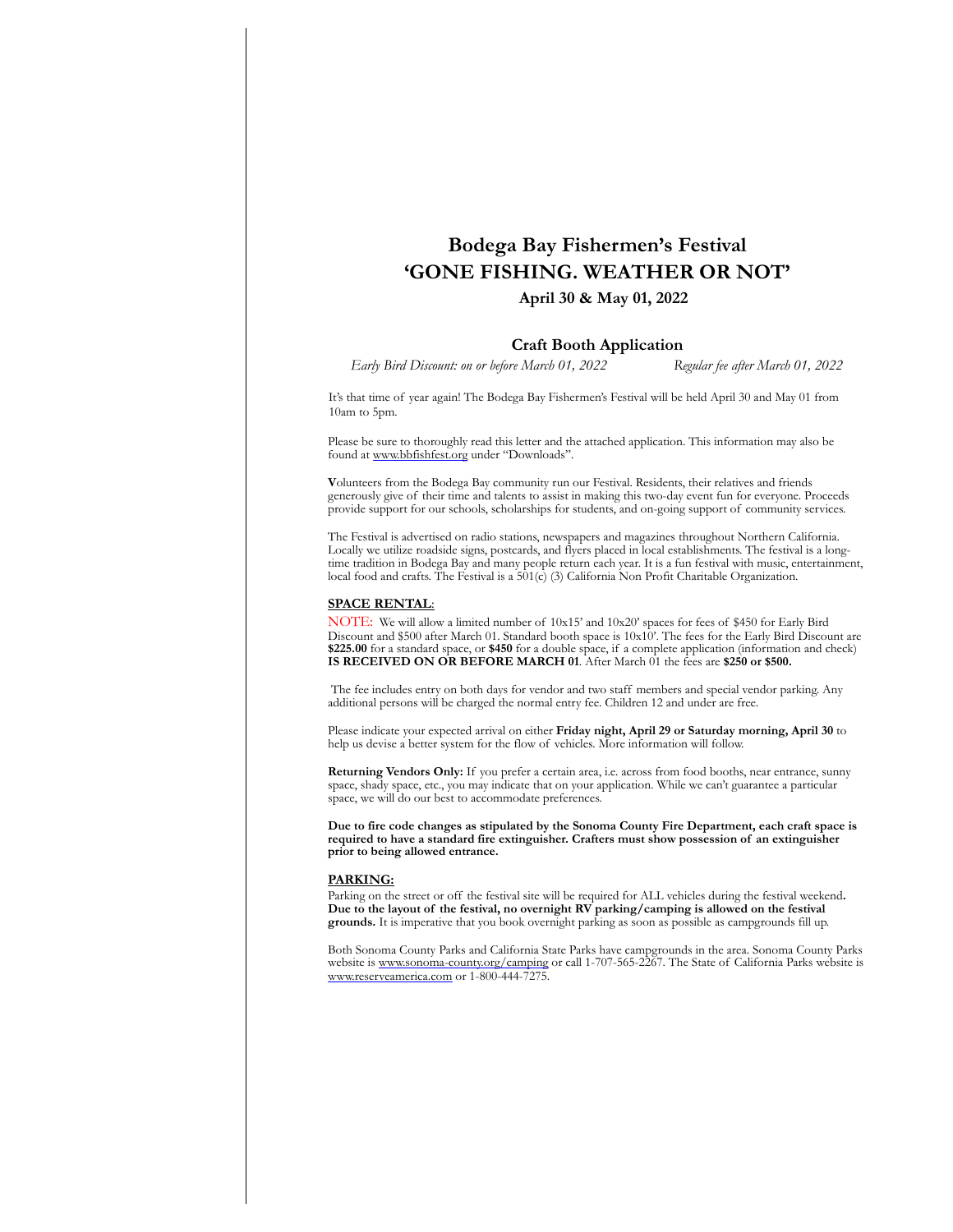#### **APPLICATIONS:**

To be considered for the Early Bird Discount, the following must be received by us no later than **March 01**. 1). A fully completed application; 2). 2 photographs of your craft; 3). a \$225 or \$450 check or money order payable to the "Bodega Bay Fishermen's Festival" and 4). your California Sellers permit number**. NOTE if your application is received on time for the Early Bird Special, but your check or payment is incorrect, we will ask you to resubmit a new check for the regular fee if payment will arrive after March 01**.

After March 01 and before April 01, a **\$250 or \$500 check is required.**

After April 02, a **\$250 or a \$500 Money Order or Cashier's Check is required with your completed application.** Your application will be denied if all items are not enclosed or payment is not in the required form. These later applications are accepted on a space-available basis.

In addition, if you are selling food products, you must provide a full description and a current permit from the Sonoma County Health Department within 30 days of event.

#### **SELECTION PROCESS:**

Applicants will be notified of your acceptance or denial soon after your completed application is reviewed. Your pictures are **very important**. Please do not send samples of your work.

We are looking for **quality** crafts and products - both unique and traditional. Historically, the festival was known for its handmade crafts and priority will be given to those artists. If space is available, non-craft or imported goods of **high quality** will be considered. **No items or imports of bulk manufacturing are allowed.** Vendors who misrepresent their products will be asked to leave the festival and forfeit their booth fee. The committee selects the most appealing and innovative items and strives to maintain a balance of various crafts. At times, we may need to deny an application in order to maintain a good selection of items for sale.

#### **LOCATION:**

The BB Fishermen's Festival is held at Westside Regional Park, 2400 Westshore Road, Bodega Bay on a paved area adjacent to the beautiful Bodega Bay Harbor. While we usually have wonderful weather in May, coastal weather is unpredictable. Please note that this is an outdoor show and is subject to strong winds (sometimes gusts of 35 mph or more) and rain. **No stakes are permitted on the asphalt.** If selected, you must come prepared with weights or tie-downs. A push broom, in the event of rain is advisable **Please bring side covering for your booth as you must be prepared in the event of adverse weather conditions.** We do not offer refunds for inclement weather.

## **EXITING THE FESTIVAL:**

Vendors are not allowed to bring their vehicles onto the grounds during the Festival. After 5pm on Sunday you must break down your tent and have all items packed and ready to load **before** you bring your vehicle onto the grounds.

If you have any questions, please contact **Jeanne Schlemmer at (707) 477-6627 or Suzanne Martin at (707)** 875-8843. We look forward to seeing you at the Fisherman's Festival. Plan on this festival being the best one yet. Can't wait to see you all.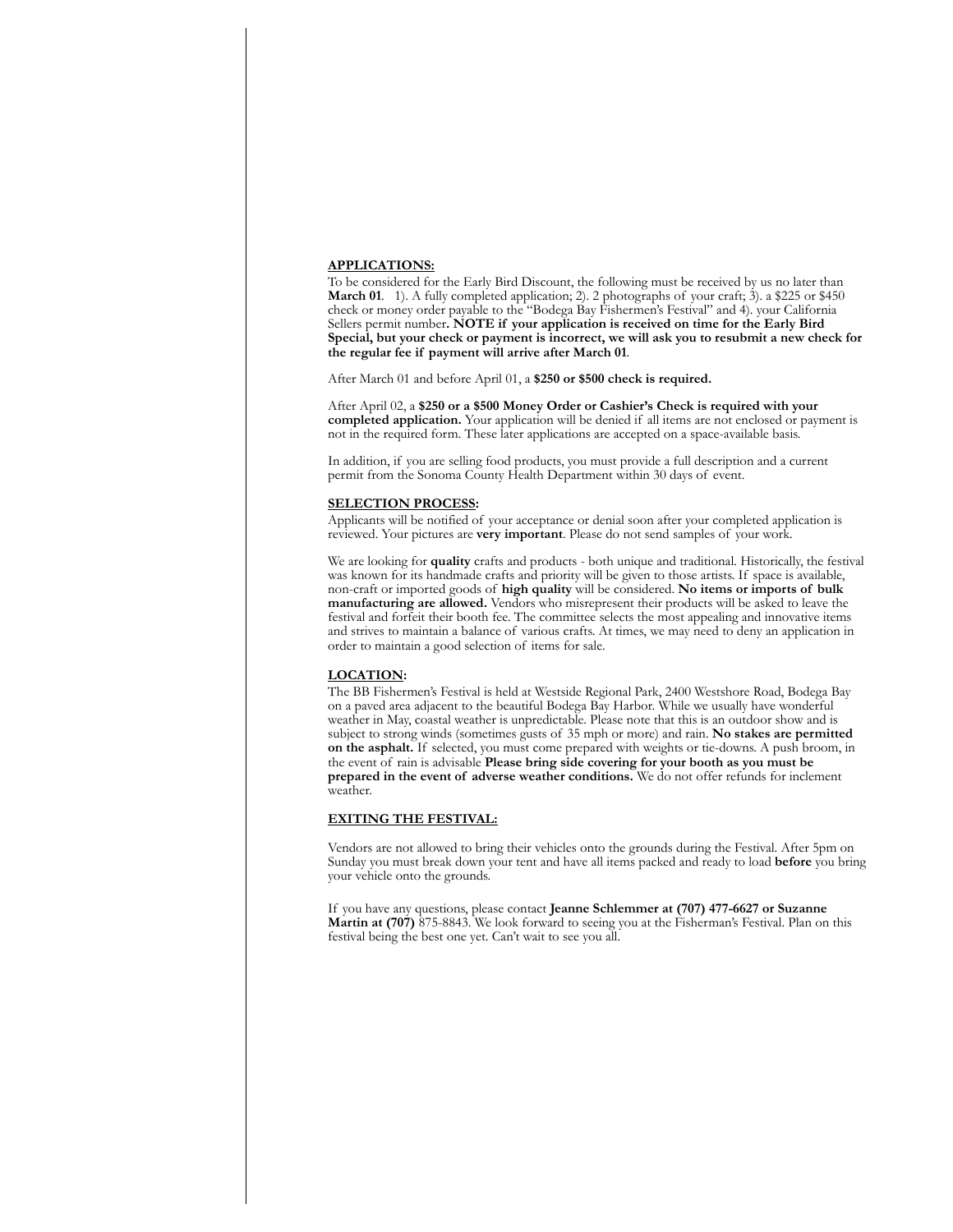|                         | Bodega Bay Fishermen's Festival                                                                                                                                | Website: www.bbfishfest.org                                                                                                                                                            |
|-------------------------|----------------------------------------------------------------------------------------------------------------------------------------------------------------|----------------------------------------------------------------------------------------------------------------------------------------------------------------------------------------|
|                         | P.O. Box 1179, Bodega Bay, CA 94923                                                                                                                            |                                                                                                                                                                                        |
|                         |                                                                                                                                                                | Bodega Bay Fishermen's Festival                                                                                                                                                        |
| April 30 & May 01, 2022 |                                                                                                                                                                |                                                                                                                                                                                        |
|                         |                                                                                                                                                                | <b>Craft Booth Application</b>                                                                                                                                                         |
|                         | Early Bird Deadline: on or before March 01                                                                                                                     | Regular application after March 01                                                                                                                                                     |
|                         | California Seller's Permit Number (required): ___________________________________                                                                              |                                                                                                                                                                                        |
|                         | Sonoma County Health Department permit (if selling food items): _________________                                                                              |                                                                                                                                                                                        |
|                         | Business name/Web-site Address:                                                                                                                                |                                                                                                                                                                                        |
|                         |                                                                                                                                                                |                                                                                                                                                                                        |
|                         |                                                                                                                                                                |                                                                                                                                                                                        |
|                         |                                                                                                                                                                |                                                                                                                                                                                        |
|                         |                                                                                                                                                                |                                                                                                                                                                                        |
|                         | Specific Craft Medium (gem stones, clay, etc.): _________________________________                                                                              |                                                                                                                                                                                        |
|                         | $\Box$ I am a returning vendor and I would prefer space #                                                                                                      |                                                                                                                                                                                        |
|                         | I would prefer to set up my booth on: $\Box$ Friday, April 29 from 4-7 p.m.                                                                                    | Saturday, April 30 from 7-9 a.m.                                                                                                                                                       |
|                         | Please send the following items to:<br>BODEGA BAY FISHERMAN'S FESTIVAL, PO Box 1179, Bodega Bay, CA 94923-1179                                                 |                                                                                                                                                                                        |
|                         | This completed application form                                                                                                                                |                                                                                                                                                                                        |
| ٠<br>٠                  | <b>EARLY BIRD SPECIAL</b> Check for \$225 or \$450 payable to "BB Fishermen's Festival"<br>(If complete application packet is received on or before March 01.) | <b>OR Check/Cashier's check/Money Order</b> for \$250 or \$500 payable to "BB Fisherman's Festival"<br>(If complete application packet is received after March 01 or before April 02.) |
|                         | <b>OR Money Order/Cashier's Check</b> for \$250 or \$500 payable to "BB Fishermen's Festival"<br>(If complete application packet is received after April 01.)  |                                                                                                                                                                                        |